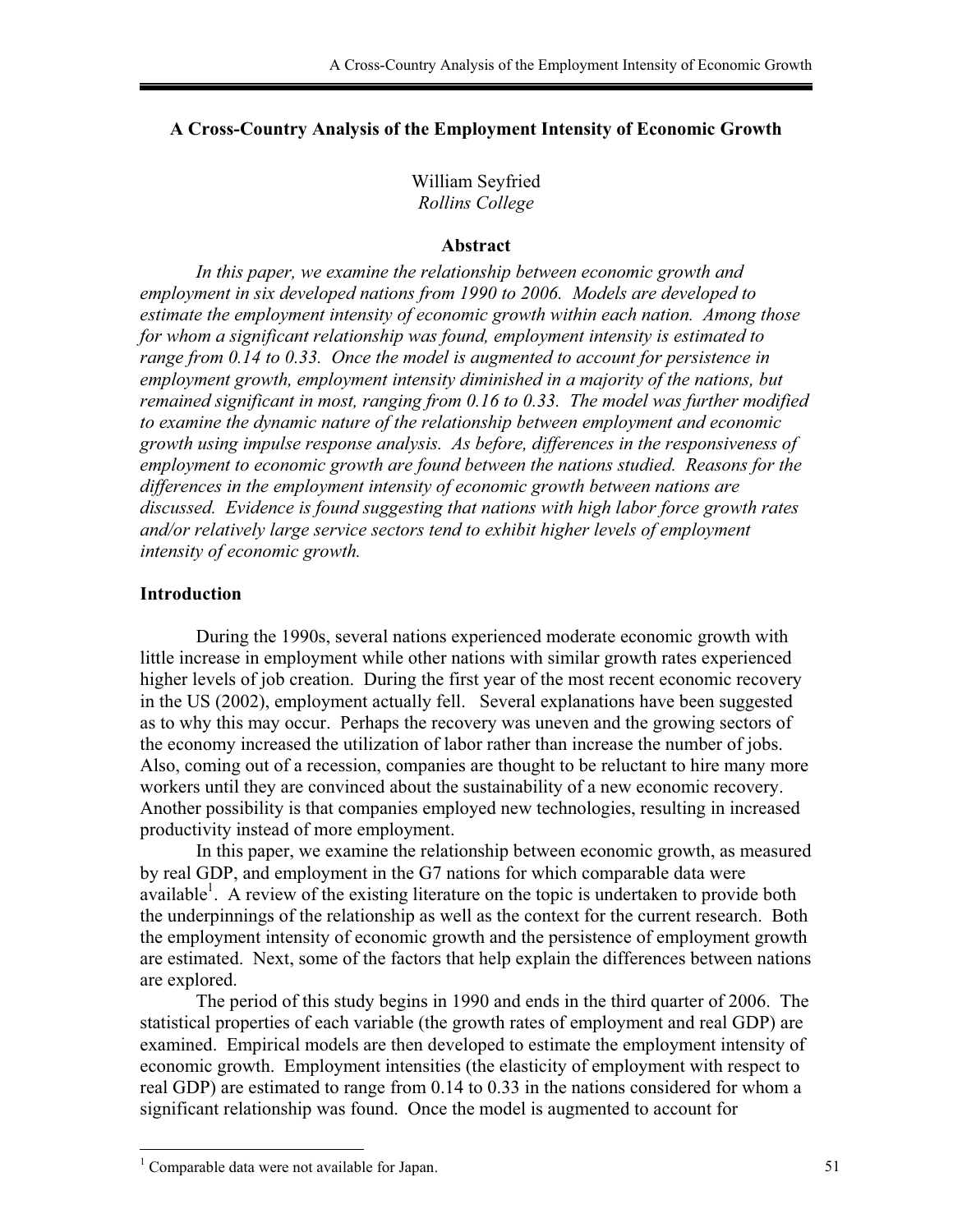employment persistence, a smaller but still significant relationship is found for most of the countries considered. Next, the dynamic nature of the relationship between employment and economic growth is examined using impulse response analysis, providing further evidence of differences in the employment elasticities in the nations studied. Characteristics of the labor market help to explain some of the differences in the results.

### **Review of Literature**

Several authors have estimated employment elasticities (a measure of the relationship between employment and economic growth) for a variety of nations. Significant differences in employment elasticities between different countries were detected by Padalino and Vivarelli (1997), with an elasticity of approximately 0.5 for the United States and Canada while elasticities for Japan, France, Germany, Italy and the UK were close to zero. Pini (1997) estimated that the employment elasticities in Germany and Japan rose between the period 1979-95 compared to 1960-79 while it declined in France and Sweden and showed little change in Italy, UK and US. He also detected negative employment elasticities in Italy and Sweden for the period 1990-95. Elasticities in the order of 0.5 to 0.6 for a set of OECD countries were detected by Boltho and Glyn (1995). In a study of industrialized countries by the International Labour Organization Report (1996), a country-by-country analysis revealed mixed results with little relationship found in Germany, Italy and the UK in the 1990s, thus implying a jobless recovery. It also concluded that the responsiveness of employment growth to GDP growth has not declined in industrialized countries as a whole. Evidence suggesting that restructuring of major economic sectors reduced the relationship between economic growth and employment was discovered by Pianta, Evangelista and Perani (1996). Among the G7 countries studied (Canada was excluded), a positive and significant relationship between growth in value added and employment was found only in Germany and the US. Walterskirchen (1999) found employment elasticities for the EU of 0.65 when employing a cross-country analysis of EU countries from 1988-98. Using data from 1970-98 for 7 countries plus the EU as a whole, employment elasticities ranged from 0.24 for Austria to 0.76 for Spain (the elasticity for the US was 0.53).

Though some work has been conducted applying this technique to multinational studies, it has yet to account for employment persistence. The absence of this key component of the model may have led to misleading and biased results. Results of such an analysis should provide insight into the differences in the behavior of national labor markets as well as increased understanding as to why employment in different nations may respond differently to changes in economic growth. Furthermore, the dynamic nature of the relationship has received scant attention in the literature. A time-series model is developed to capture the total response of employment to economic growth, not just the response for one period.

There has been little empirical work concerning the factors affecting the employment intensity of economic growth, but some previous studies help to provide some insight. Walterskirchen (1999) found that a higher growth of the labor supply tends to raise employment and reduce productivity, thus suggesting a higher level of employment intensity of economic growth. Mourre (2006) found that employment intensity tends to be highest in the service sector, suggesting that nations with large service sectors should exhibit higher employment intensities.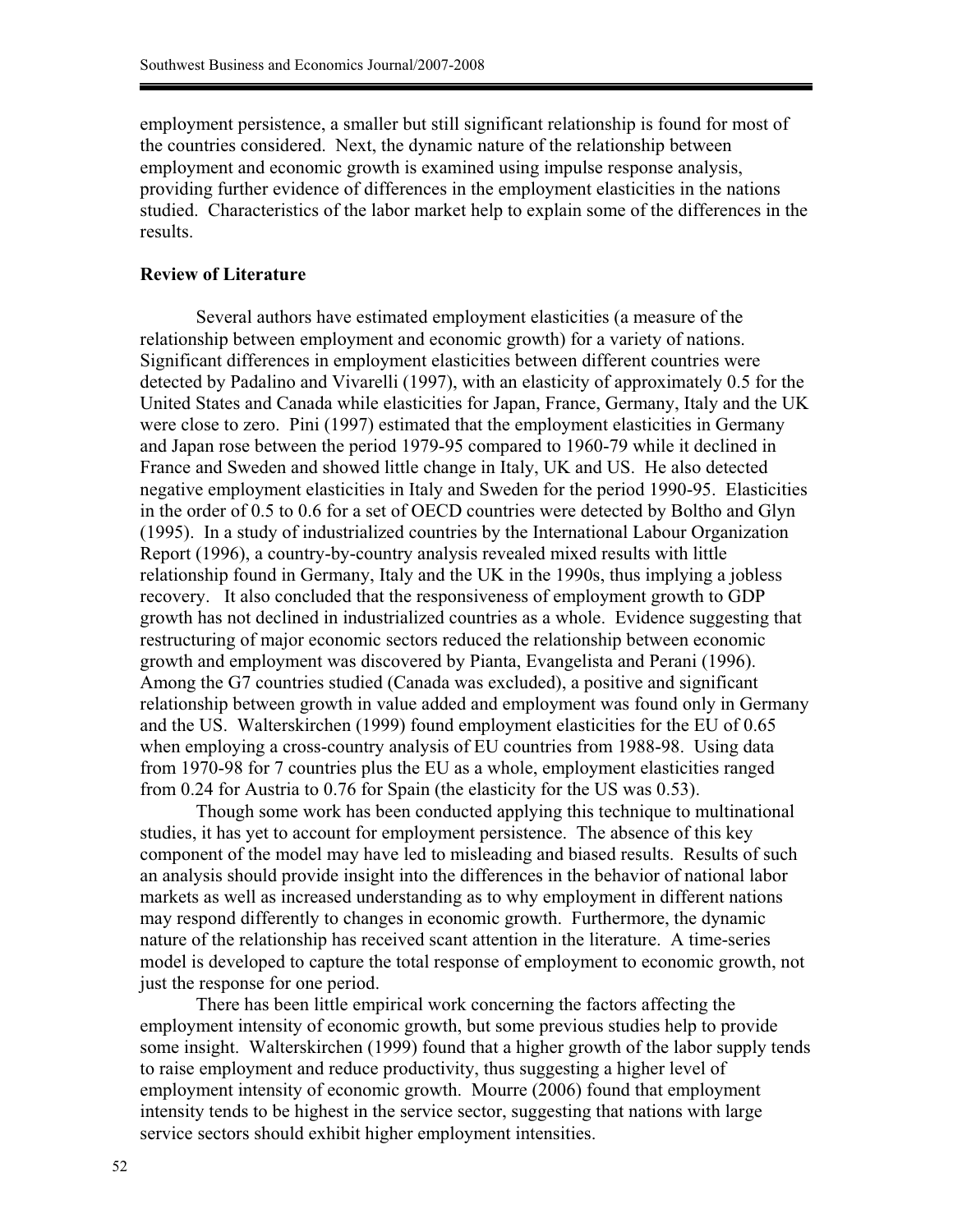# **Descriptive Statistics**

Quarterly data from 1990 to 2006 for both national employment and real GDP were obtained from *OECD Statistics*<sup>2.</sup> As can be seen in table 1, the nations exhibited different patterns of economic growth during the study period. Italy had the slowest average quarterly growth in GDP of 1.38% (measured at an annualized rate) while the US had the highest rate, 2.89%. Canada, like the US, experienced relatively high economic growth while France and Germany experienced similar economic growth rates averaging about 1.8% and 1.9%, respectively. Germany experienced the least average growth in employment (just under 0.2% per quarter at an annualized rate) while the Canada and the US saw employment growth rates averaging in excess of 1%.

| Descriptive Statistics: Economic Growth |          |          |                           |  |
|-----------------------------------------|----------|----------|---------------------------|--|
|                                         | Mean     | Median   | <b>Standard Deviation</b> |  |
| Canada                                  | 2.61%    | 2.63%    | 2.42                      |  |
| France                                  | 1.81%    | 2.01%    | 1.72                      |  |
| Germany                                 | 1.92%    | 1.52%    | 3.06                      |  |
| Italy                                   | 1.38%    | 1.45%    | 2.01                      |  |
| United Kingdom                          | $2.35\%$ | $2.64\%$ | 1.76                      |  |
| <b>USA</b>                              | 2.89%    | 2.93%    | 2.07                      |  |

## **Table 1a**

**Descriptive Statistics: Economic Growth** 

| Table 1b |  |                                                  |  |  |
|----------|--|--------------------------------------------------|--|--|
|          |  | <b>Descriptive Statistics: Employment Growth</b> |  |  |

|                | Mean     | Median   | <b>Standard Deviation</b> |
|----------------|----------|----------|---------------------------|
| Canada         | 1.42%    | 1.40%    | 1.62                      |
| France         | $0.72\%$ | 0.68%    | 1.34                      |
| Germany        | 0.19%    | $-0.09%$ | 1.95                      |
| Italy          | $0.53\%$ | $0.77\%$ | 2.87                      |
| United Kingdom | 0.42%    | 0.93%    | 2.16                      |
| <b>USA</b>     | 1.24%    | 1.24%    | 1.47                      |

# **Methodology and Empirical Results**

Similar to Boltho and Glynn (1995) and Padaline and Vivarelli (1997), the employment intensity of economic growth is estimated using the following model:

<sup>&</sup>lt;sup>2</sup> OECD Statistics can be found at http://stats.oecd.org 53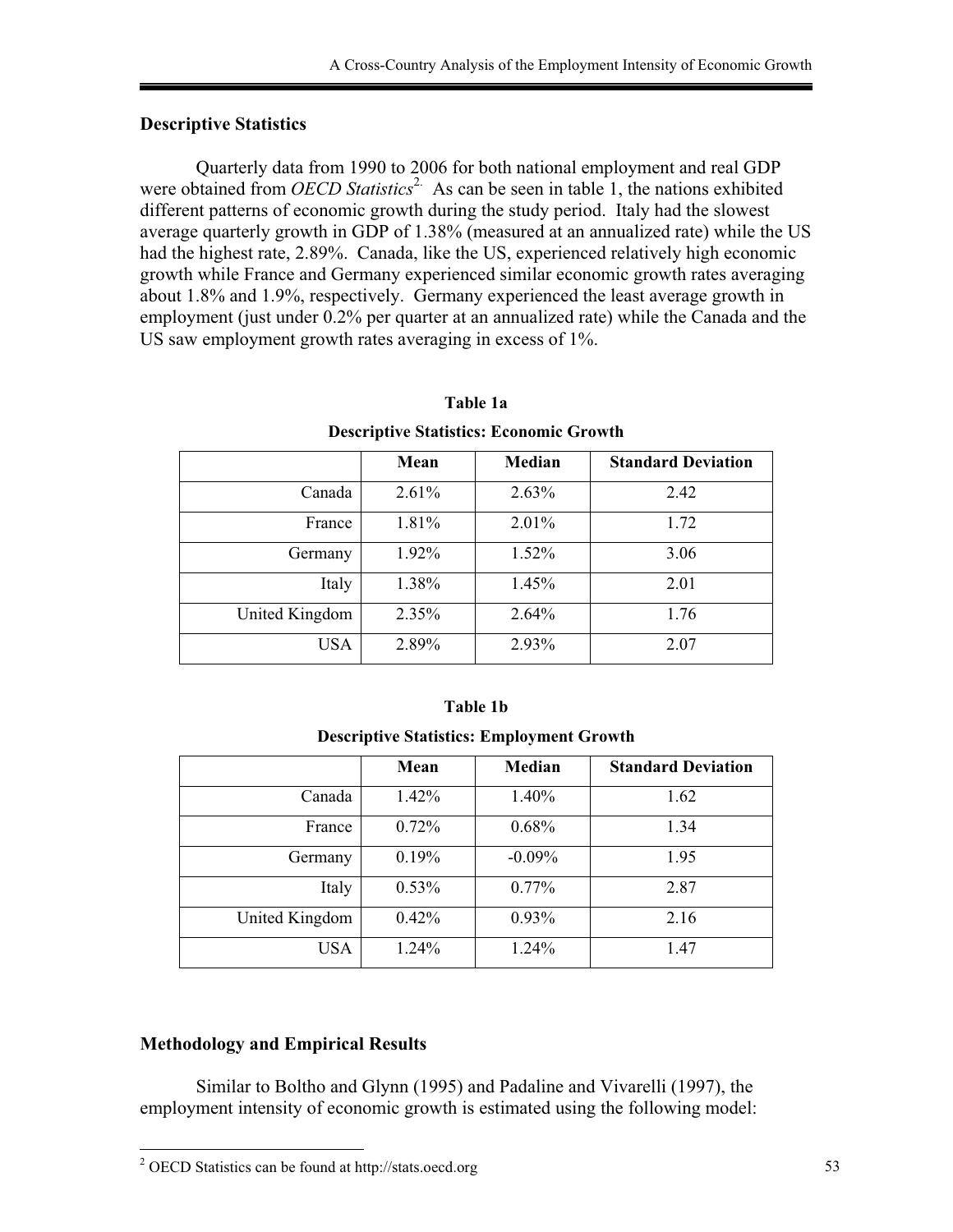$\text{empgrowth} = B_0 + B_1 \text{ economic growth} + \varepsilon$  (1)

where empgrowth is the annual percent change in employment for the respective nation; economic growth is the annual growth rate of real GDP and  $B_1$  is the estimated elasticity. The estimated elasticity provides a measure of the employment intensity of economic growth. In other words, how much growth in employment results from a one-percent growth in output? A high employment intensity indicates that growth in output leads to considerable job creation while low estimates of employment intensity suggest little correlation between economic growth and employment.

### **Empirical Results**

All of the models specified were estimated using  $OLS<sup>3</sup>$ . Results of the regressions are shown in table 2:

| <b>Nation</b> | constant    | <b>Economic growth</b> |
|---------------|-------------|------------------------|
| Canada        | ***<br>0.19 | ***<br>0.25            |
| France        | 0.04        | $\overline{1}$ (0.32)  |
| Germany       | $-0.02$     | $*$ <sup>0.14</sup>    |
| Italy         | ***<br>0.24 | $-0.09$                |
| UK            | $-0.03$     | ***<br>0.33            |
| US            | ***<br>0.17 | ***<br>0.17            |

# **Table 2 Model with Economic Growth**

where \*\*\* indicates significance at the 1% level; \*\* indicates significance at the 5% level

As seen in table 2, employment growth was positively and significantly related to the growth rate of real GDP in every nation except Italy. Statistically significant elasticities ranged from a low of 0.14 in Germany to a high of 0.33 in the UK.

The above model estimated the simple relationship between employment growth and economic growth. However, one should consider the possibility of persistence in employment growth. That is, quarters with positive growth in employment are likely to be followed by further increases in employment and vice-versa. Thus, equation (1) was augmented by the inclusion of lagged employment growth, resulting in equations (2):

empgrowth =  $B_0$  +  $B_1$  economic growth +  $B_2$  lagged empgrowth +  $\varepsilon$  (2)

<sup>&</sup>lt;sup>3</sup> Results for all models in this study were tested for standard econometric problems including structural stability, ARCH effects, serial correlation, etc. Dummy variables were included when appropriate to account for changes in data methods. For example, beginning in January 2000, US data was adjusted for new population controls. Previous data did not incorporate this change. Thus, a one-period dummy for the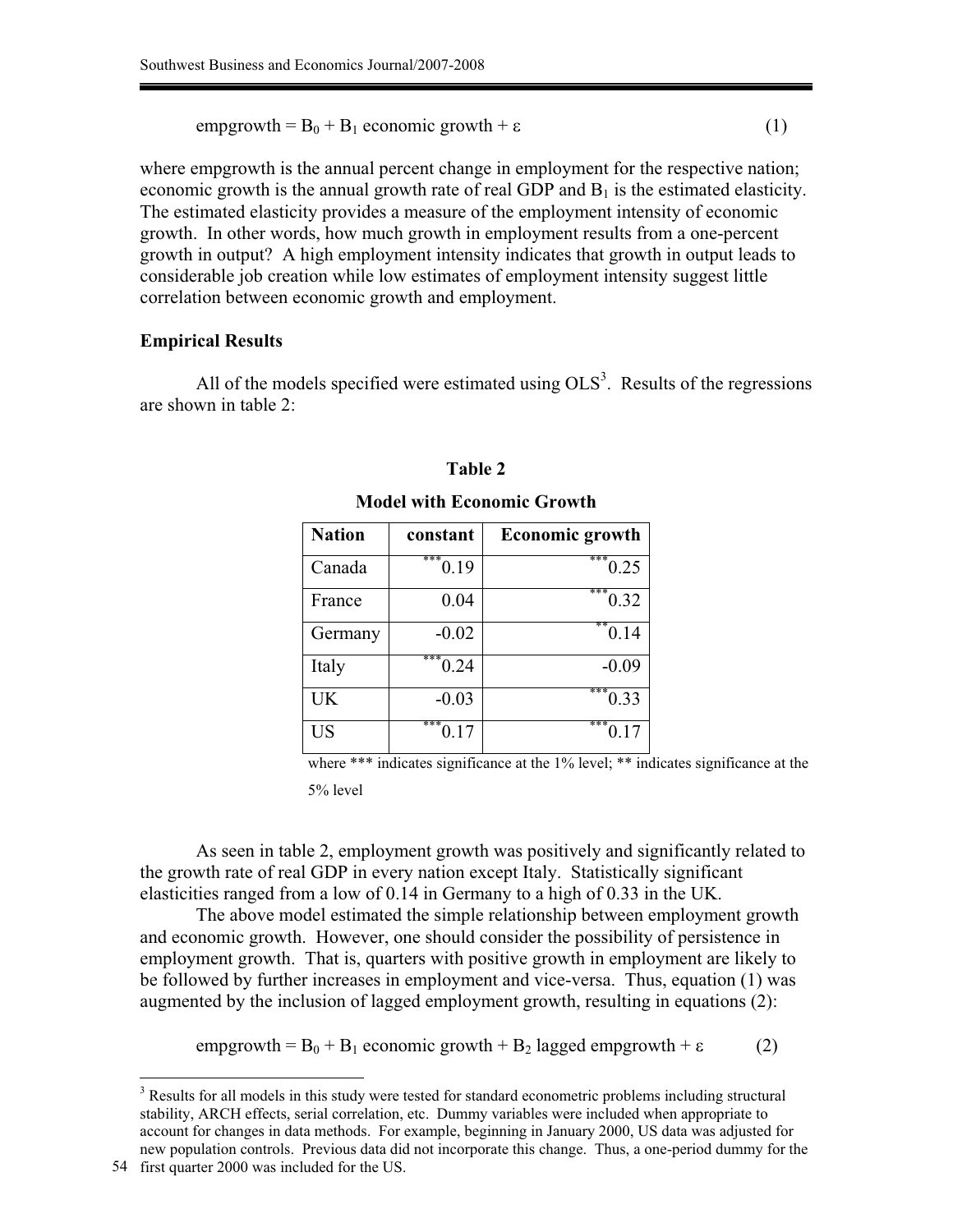In the augmented model, B<sup>1</sup> represents the *partial* elasticity of employment while  $B_2$  is an estimate of the degree of persistence of employment growth. By persistence, we mean the relationship between past and current employment growth; in other words, does employment growth have momentum such that periods of positive growth are followed by further growth while periods in which employment growth declines tend to be followed by further declines? By ignoring the potential effect of lagged employment growth, the previous studies may have obtained misleading results. Equation (2) was estimated in a similar manner to the original model.

# **Table 3**

**Model with Economic Growth and Lagged Employment Growth** 

| <b>Nation</b> | constant   | <b>Economic growth</b> | Lagged employment growth        |
|---------------|------------|------------------------|---------------------------------|
| Canada        | 0.03       | ***<br>0.21            | $* \overline{\phantom{0} 0.50}$ |
| France        | $-0.003$   | ***<br>0.23            | ***<br>0.45                     |
| Germany       | $-0.03$    | 0.08                   | 0.16                            |
| Italy         | **<br>0.20 | $-0.10$                | $^*0.18$                        |
| <b>UK</b>     | $-0.07$    | ***<br>0.33            | **<br>0.19                      |
| <b>US</b>     | 0.07       | ***<br>0.16            | ***<br>0.35                     |

where \*\*\* indicates significance at the 1% level; \*\* indicates significance at the 5% level

and \* indicates significance at the 10% level

Coefficients on lagged employment growth were positive and significant in five nations, with estimates ranging from a low of 0.18 in Italy to a high of 0.50 in Canada (for those nations for which a significant result was found). Augmenting the model to include lagged employment growth provides further insight into the relationship between employment growth and economic growth. The degree of persistence seems to be a significant factor in explaining employment growth in virtually every nation.

Compared to the model without lagged employment growth, the elasticities of employment with respect to real GDP declined somewhat in several cases. Employment elasticity became noticeably smaller for France and insignificant for Germany. Thus, the omission of lagged employment growth appears to have led to a positive bias in some of the estimated elasticities.

### **Dynamic Model of Employment and Economic Growth**

Building on the model specified in (2), the appropriate lag structure of both employment and economic growth are determined followed by an impulse analysis to identify the total response of employment to economic growth as opposed to just one period. The model takes the form:

empgrowth = 
$$
B_0
$$
 +  $B_{1i}$  economic growth(t-i) +  $B_{2j}$  empgrowth(t-j) + ε (3)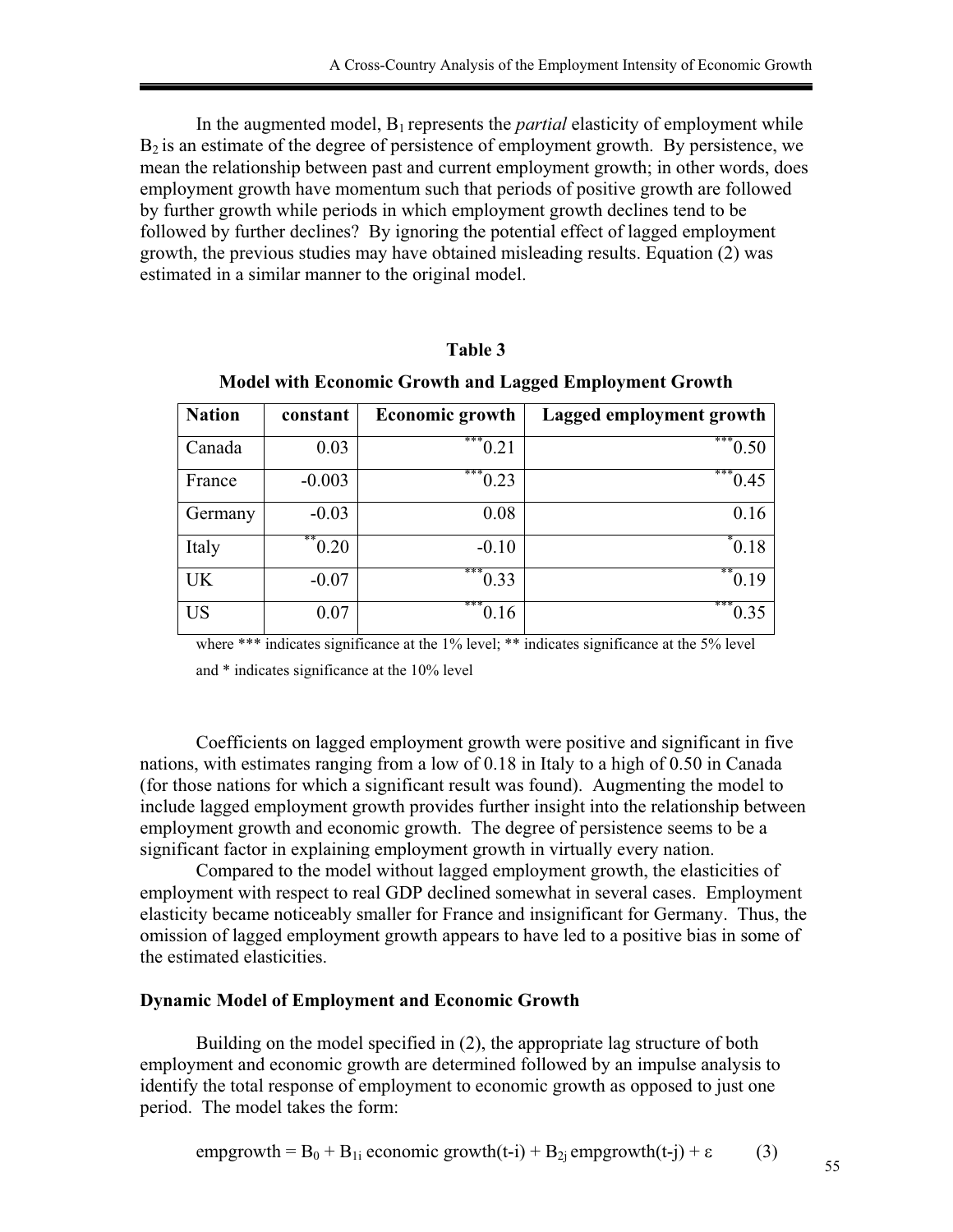where  $i = 0$  to n and  $j = 1$  to n. Thus, current economic growth is an independent variable as well as its lagged value(s). Akaike's information criterion was used to determine the number of lags for both employment and economic growth. The model was estimated and the results are presented in table 4.

### **Table 4**

| <b>Nation</b> | constant       | Economic                | Economic          | <b>Employment</b>       | <b>Employment</b> |
|---------------|----------------|-------------------------|-------------------|-------------------------|-------------------|
|               |                | growth                  | Growth (t-1)      | $growth (t-1)$          | $growth (t-2)$    |
| Canada        | $-0.04$        | 0.08                    | $*^{**}0.30$      | $*^{**}0.38$            |                   |
| France        | $-0.06$        | $1*$ <sup>**</sup> 0.17 | $^*$ 0.13         | 0.21                    | ***<br>0.36       |
| Germany       | ***<br>$-0.12$ | 0.04                    | ***<br>0.16       | 0.11                    | 0.15              |
| Italy         | 0.09           | 0.10                    | $-0.02$           | $-0.01$                 | ***<br>0.40       |
| <b>UK</b>     | ***<br>$-0.20$ | 0.07                    | ***<br>0.48       | $16$ <sup>**</sup> 0.16 |                   |
| <b>US</b>     | $-0.04$        | $^*0.10$                | $\frac{1}{10.28}$ | $^*$ 0.15               |                   |

**Model including Appropriate Lag Structure (determined by AIC)** 

where \*\*\* indicates significance at the 1% level; \*\* indicates significance at the 5% level

and \* indicates significance at the 10% level

As before, a degree of persistence was found for each country. A positive and significant relationship between employment and economic growth was found in five of the six nations (the exception was Italy). In most cases, lagged economic growth tended to have a more noticeable impact than current economic growth. To assess the full effect of economic growth on employment, an impulse analysis was conducted with the results presented in figures 1 to 5 (Italy was excluded since a significant relationship was not detected).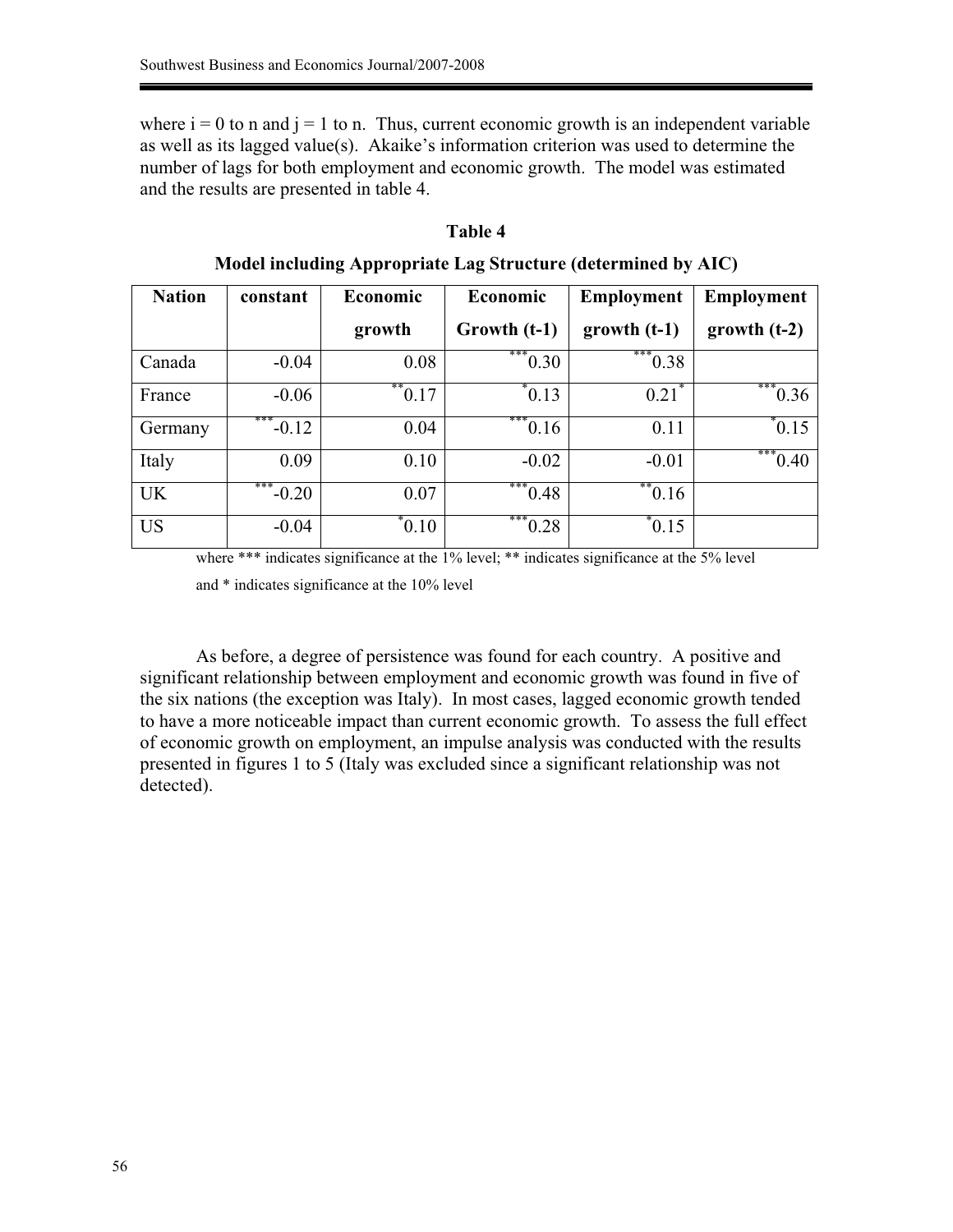

**Figure 1 Canada: Response of Employment to an Innovation in Economic Growth** 

**Figure 2 France: Response of Employment to an Innovation in Economic Growth** 

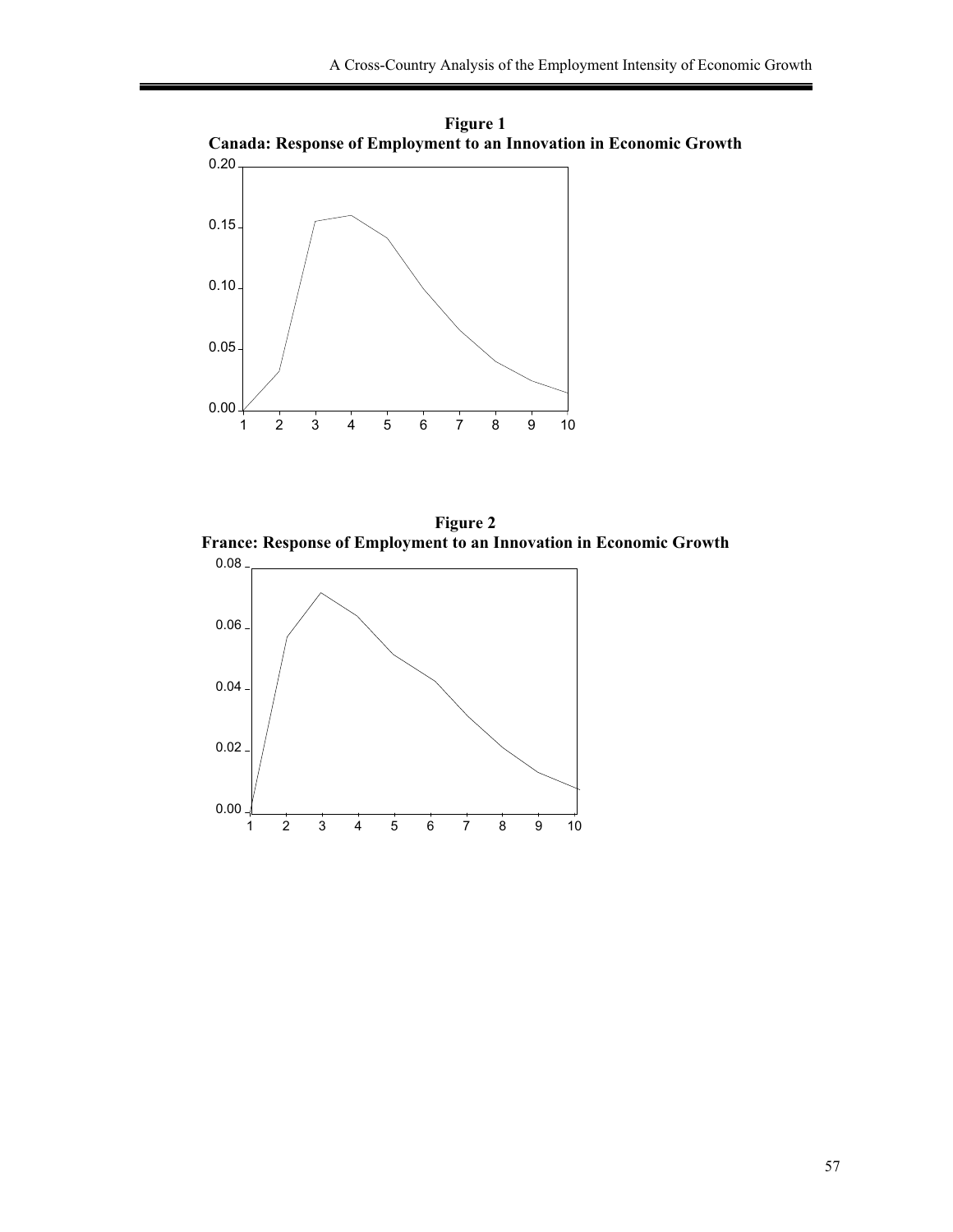



**Figure 4 US: Response of Employment to an Innovation in Economic Growth** 





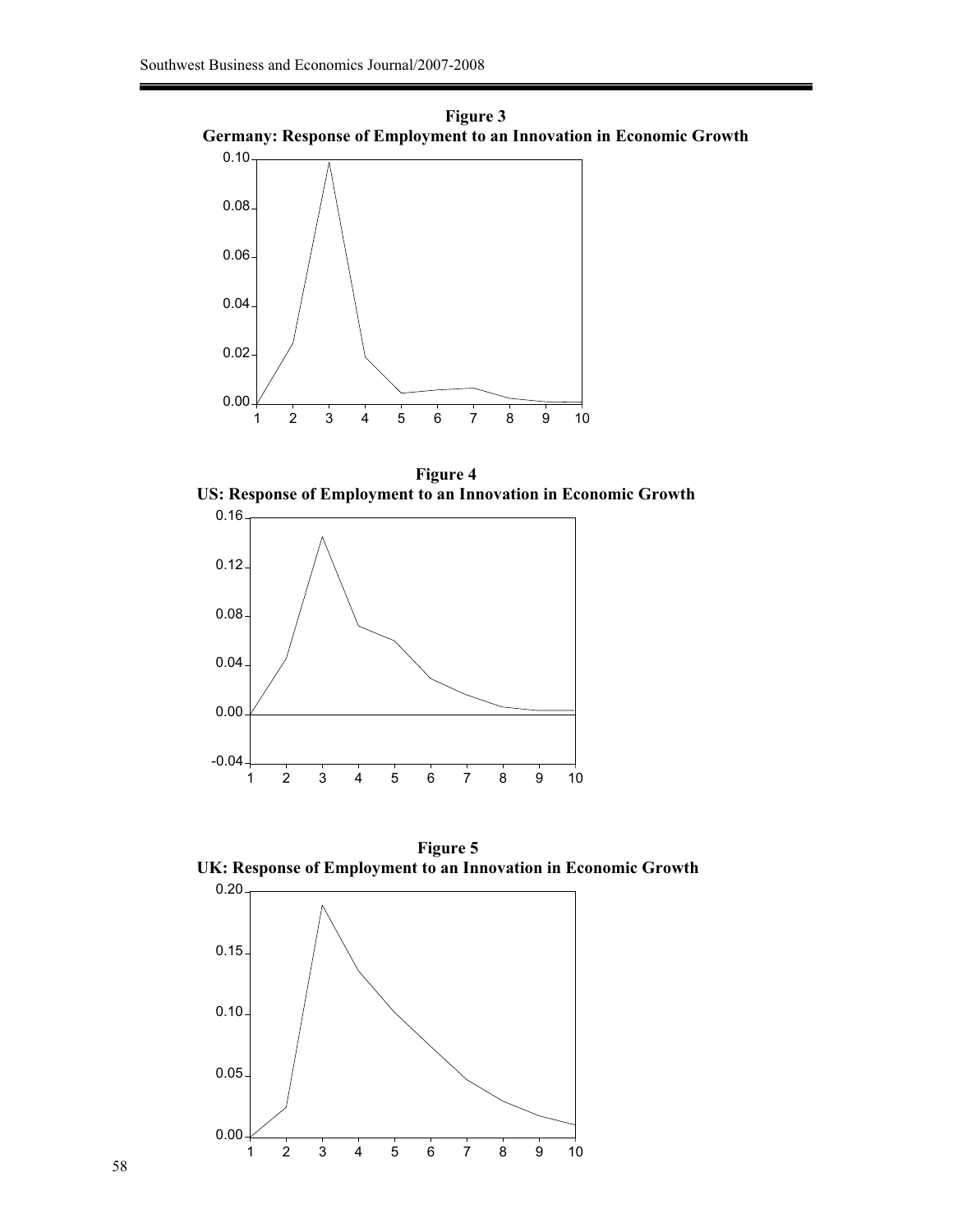As can be seen from the above figures, Canada, the UK and the US display the largest response of employment to economic growth while France and Germany show the smallest response (recall Italy had an insignificant relationship). This supports the earlier findings which indicated that Canada, the UK and the US displayed the largest responses of employment to economic growth while France, Germany and Italy showed the smallest response (or in the case of Italy, an insignificant response).

# **Reasons for the Differences in Estimated Employment Elasticities**

Previous studies suggest several characteristics of the labor market that may influence the employment intensity of economic growth. In particular, the growth of the labor force and the relative size of the service sector help explain differences in employment elasticities. Walterskirchen (1999) found that increases in the labor supply tend to raise employment but reduce productivity. As a result, the employment intensity of economic growth increases. Mourre (2004) finds that the job intensity of growth is highest in the service sector – once again likely due to slower growth in productivity in services. Table 5 shows the growth of the labor force and size of the service sector in each of the countries for which comparable data were available.

| <b>Nation</b> | <b>Growth in Labor</b> | <b>Service Sector Employment</b>         |  |
|---------------|------------------------|------------------------------------------|--|
|               | Force, 1990-2006       | as a Percent of Total Employment in 1990 |  |
| Canada        | 23%                    | 72%                                      |  |
| France        | $11\%$                 | N/A                                      |  |
| Germany       | $1\%$                  | 55%                                      |  |
| Italy         | $0.6\%$                | 58%                                      |  |
| <b>UK</b>     | $3.9\%$                | 68%                                      |  |
| <b>US</b>     | 13.7%                  | 71%                                      |  |

| <b>Characteristics of Labor Market</b> |  |  |
|----------------------------------------|--|--|
|----------------------------------------|--|--|

**Table 5** 

The two nations with the slowest growth in their labor force had either insignificant (Italy) or the lowest employment elasticity (Germany). Meanwhile, the nations with the highest labor force growth rates (Canada and the US) had two of the three highest employment elasticities. In addition, the nations with the three largest service sectors (Canada, UK and US) also had the highest employment intensity of economic growth while those with the smallest service sectors (Italy and Germany) had the lowest or insignificant levels of employment intensity<sup>4</sup>. Together, this lends support to earlier findings that provided evidence that the characteristics of the labor market helped explain differences in the employment intensity of economic growth.

<sup>&</sup>lt;sup>4</sup> Comparable data for service sector employment were not available for France. 59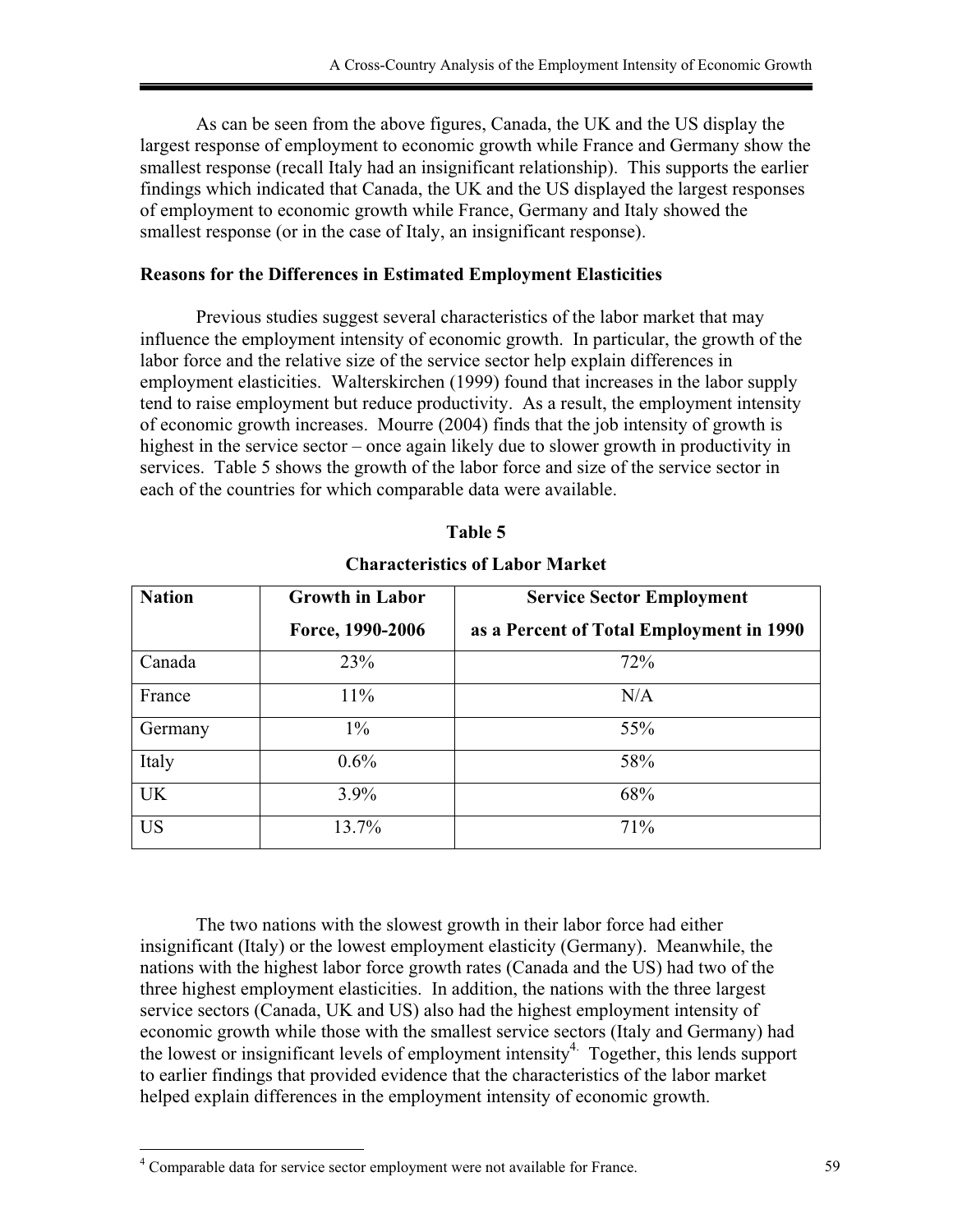### **Summary and Conclusions**

In this study, we examined the nature of the relationship between employment and economic growth in the G7 nations. The elasticity of employment with respect to real GDP was estimated to be significantly different from zero in five of the six nations studied – ranging from 0.14 in Germany to 0.33 in the UK. Once the model was augmented to include lagged employment growth, partial elasticities were found to be smaller, but still statistically significant in most cases. Persistence in employment growth was found in almost every nation – ranging from a low degree of persistence in Italy and the UK (it was insignificant in Germany) to a high degree in Canada and France. The employment elasticity was found to be not statistically different from zero in Italy. Furthermore, the results of the dynamic model incorporating impulse analysis supported the earlier findings of a larger response of employment to economic growth in Canada, the UK and the US relative to France and Germany with no significant relationship found for Italy. This result is similar to the finding of the ILO report (1996) and Padalino and Vivarelli (1997) that also found no relationship for Italy. However, similar to Pianta, Evangelista and Perani (1996), a positive and significant relationship was found between employment and economic growth for the remaining nations in the study.

The results help provide insight as to the nature of the relationship between employment and economic growth. The difference between the original model and the one incorporating lagged employment growth suggests that though economic growth may provide an impetus to employment, employment growth tends to take on a momentum of its own such that periods of poor employment growth are likely to be followed by further periods of poor employment growth. Also, the impulse analysis indicates the total response of employment to economic growth in that the effect may be felt over several periods, not just one as suggested in previous models of employment intensity.

Potential reasons for differences in the estimated employment intensity of economic growth were explored. Evidence was presented suggesting that the characteristics of the labor market help to explain these differences. Similar to Walterskirchen (1999) and Mourre (2006), it was found that nations that are experiencing higher labor force growth rates and/or have sizeable service sectors are likely to exhibit relatively high levels of employment intensity of economic growth.